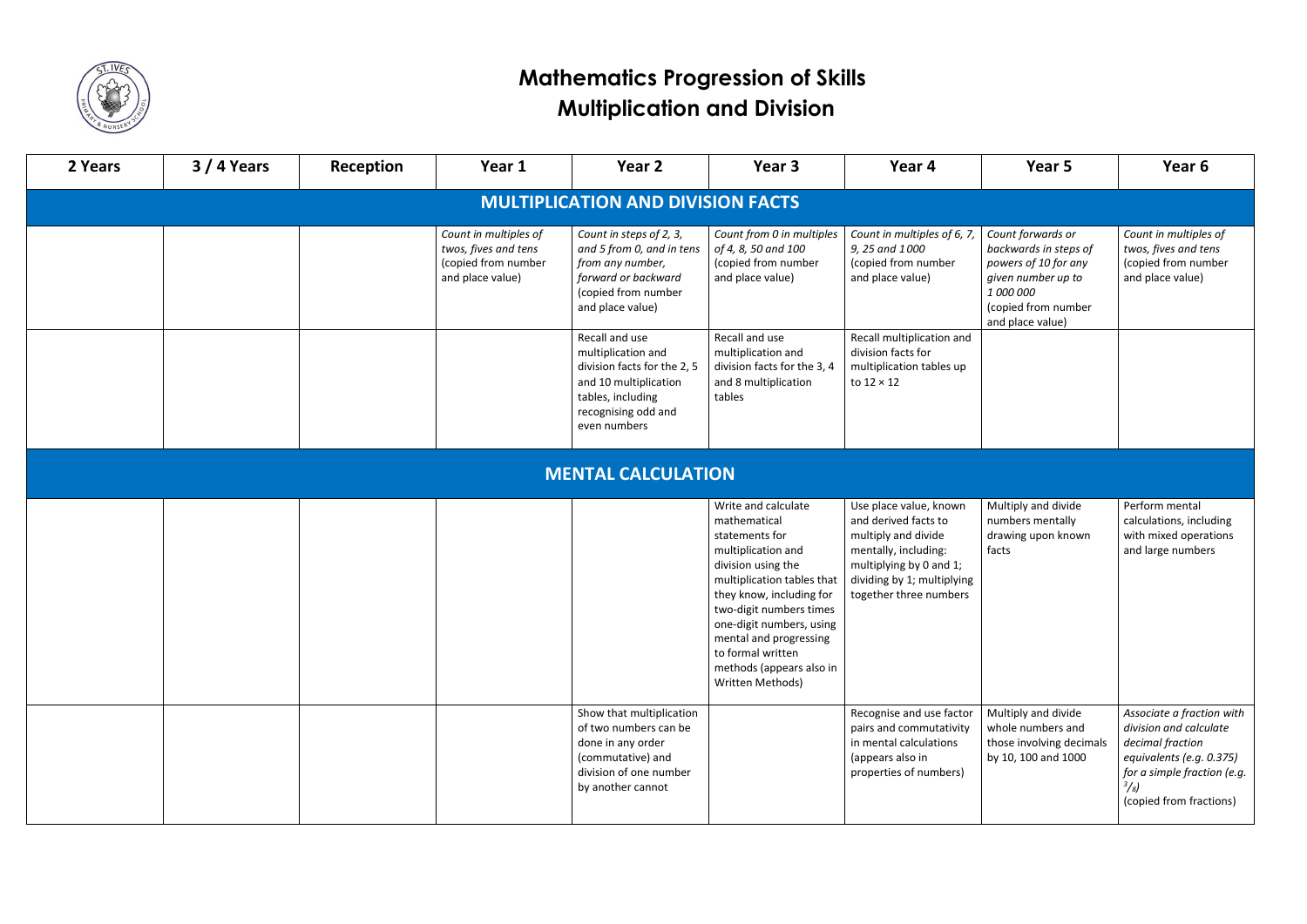

| 2 Years | $3/4$ Years | Reception | Year 1                                                                                                                                                                                                                     | Year 2                                                                                                                                                                                                                          | Year 3                                                                                                                                                                                                                                                                                                           | Year 4                                                                                                | Year 5                                                                                                                                                                            | Year 6                                                                                                                                                                                                                                                                                                                                                                                                                     |
|---------|-------------|-----------|----------------------------------------------------------------------------------------------------------------------------------------------------------------------------------------------------------------------------|---------------------------------------------------------------------------------------------------------------------------------------------------------------------------------------------------------------------------------|------------------------------------------------------------------------------------------------------------------------------------------------------------------------------------------------------------------------------------------------------------------------------------------------------------------|-------------------------------------------------------------------------------------------------------|-----------------------------------------------------------------------------------------------------------------------------------------------------------------------------------|----------------------------------------------------------------------------------------------------------------------------------------------------------------------------------------------------------------------------------------------------------------------------------------------------------------------------------------------------------------------------------------------------------------------------|
|         |             |           |                                                                                                                                                                                                                            | <b>WRITTEN CALCULATION</b>                                                                                                                                                                                                      |                                                                                                                                                                                                                                                                                                                  |                                                                                                       |                                                                                                                                                                                   |                                                                                                                                                                                                                                                                                                                                                                                                                            |
|         |             |           | Begin to calculate<br>mathematical<br>statements for<br>multiplication and<br>division within the<br>multiplication tables and<br>write them using the<br>multiplication (x),<br>division $(\div)$ and equals<br>(=) signs | Confidently calculate<br>mathematical<br>statements for<br>multiplication and<br>division within the<br>multiplication tables and<br>write them using the<br>multiplication (x),<br>division $(\div)$ and equals<br>$(=)$ signs | Write and calculate<br>mathematical<br>statements for<br>multiplication and<br>division using the<br>multiplication tables that<br>they know, including for<br>two-digit numbers times<br>one-digit numbers, using<br>mental and progressing<br>to formal written<br>methods (appears also in<br>mental methods) | Multiply two-digit and<br>three-digit numbers by a<br>one-digit number using<br>formal written layout | Multiply numbers up to<br>4 digits by a one- or two-<br>digit number using a<br>formal written method,<br>including long<br>multiplication for two-<br>digit numbers              | Multiply multi-digit<br>numbers up to 4 digits<br>by a two-digit whole<br>number using the formal<br>written method of long<br>multiplication                                                                                                                                                                                                                                                                              |
|         |             |           |                                                                                                                                                                                                                            |                                                                                                                                                                                                                                 |                                                                                                                                                                                                                                                                                                                  |                                                                                                       | Divide numbers up to 4<br>digits by a one-digit<br>number using the formal<br>written method of short<br>division and interpret<br>remainders<br>appropriately for the<br>context | Divide numbers up to 4-<br>digits by a two-digit<br>whole number using the<br>formal written method<br>of short division where<br>appropriate for the<br>context divide numbers<br>up to 4 digits by a two-<br>digit whole number<br>using the formal written<br>method of long division,<br>and interpret remainders<br>as whole number<br>remainders, fractions, or<br>by rounding, as<br>appropriate for the<br>context |
|         |             |           |                                                                                                                                                                                                                            |                                                                                                                                                                                                                                 |                                                                                                                                                                                                                                                                                                                  |                                                                                                       |                                                                                                                                                                                   | Use written division<br>methods in cases where<br>the answer has up to two<br>decimal places (copied<br>from Fractions (including<br>decimals))                                                                                                                                                                                                                                                                            |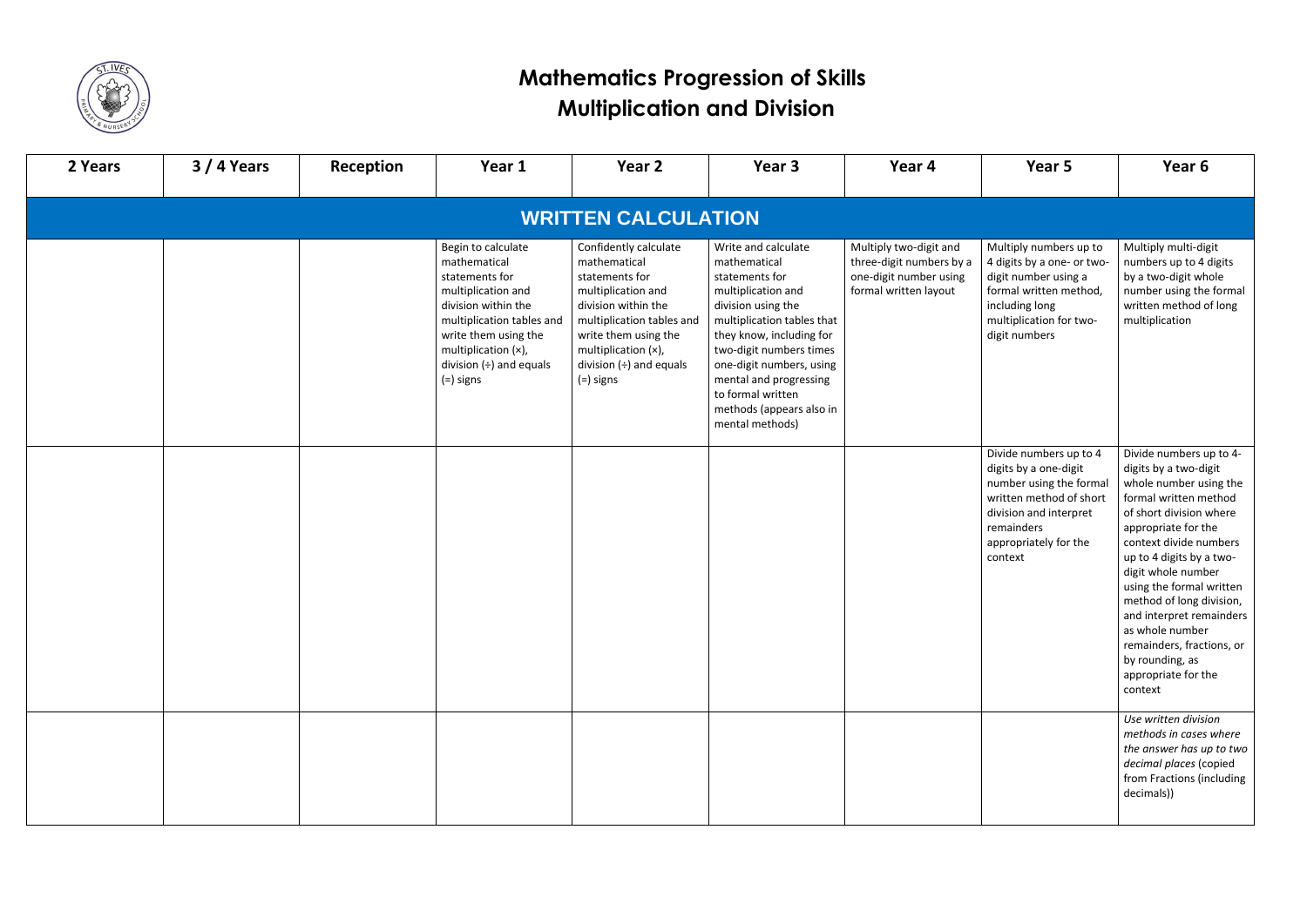

| 2 Years                                                                    | $3/4$ Years | Reception | Year 1 | Year 2 | Year 3 | Year 4                                                                                      | Year 5                                                                                                                              | Year 6                                                                                                                                                                                                                                                                              |  |  |
|----------------------------------------------------------------------------|-------------|-----------|--------|--------|--------|---------------------------------------------------------------------------------------------|-------------------------------------------------------------------------------------------------------------------------------------|-------------------------------------------------------------------------------------------------------------------------------------------------------------------------------------------------------------------------------------------------------------------------------------|--|--|
| PROPERTIES OF NUMBERS: MULTIPLES, FACTORS, PRIMES, SQUARE AND CUBE NUMBERS |             |           |        |        |        |                                                                                             |                                                                                                                                     |                                                                                                                                                                                                                                                                                     |  |  |
|                                                                            |             |           |        |        |        | Recognise and use factor<br>pairs and commutativity<br>in mental calculations<br>(repeated) | Identify multiples and<br>factors, including finding<br>all factor pairs of a<br>number, and common<br>factors of two numbers.      | Identify common factors,<br>common multiples and<br>prime numbers                                                                                                                                                                                                                   |  |  |
|                                                                            |             |           |        |        |        |                                                                                             |                                                                                                                                     | Use common factors to<br>simplify fractions; use<br>common multiples to<br>express fractions in the<br>same denomination<br>(copied from fractions)                                                                                                                                 |  |  |
|                                                                            |             |           |        |        |        |                                                                                             | Know and use the<br>vocabulary of prime<br>numbers, prime factors<br>and composite (non-<br>prime) numbers                          | Calculate, estimate and<br>compare volume of<br>cubes and cuboids using<br>standard units, including<br>centimetre cubed $\left(\text{cm}^3\right)$<br>and cubic metres $(m3)$ ,<br>and extending to other<br>units such as mm <sup>3</sup> and<br>$km^3$<br>(copied from Measures) |  |  |
|                                                                            |             |           |        |        |        |                                                                                             | Establish whether a<br>number up to 100 is<br>prime and recall prime<br>numbers up to 19                                            |                                                                                                                                                                                                                                                                                     |  |  |
|                                                                            |             |           |        |        |        |                                                                                             | Recognise and use<br>square numbers and<br>cube numbers, and the<br>notation for squared $\binom{2}{1}$<br>and cubed $\binom{3}{1}$ |                                                                                                                                                                                                                                                                                     |  |  |